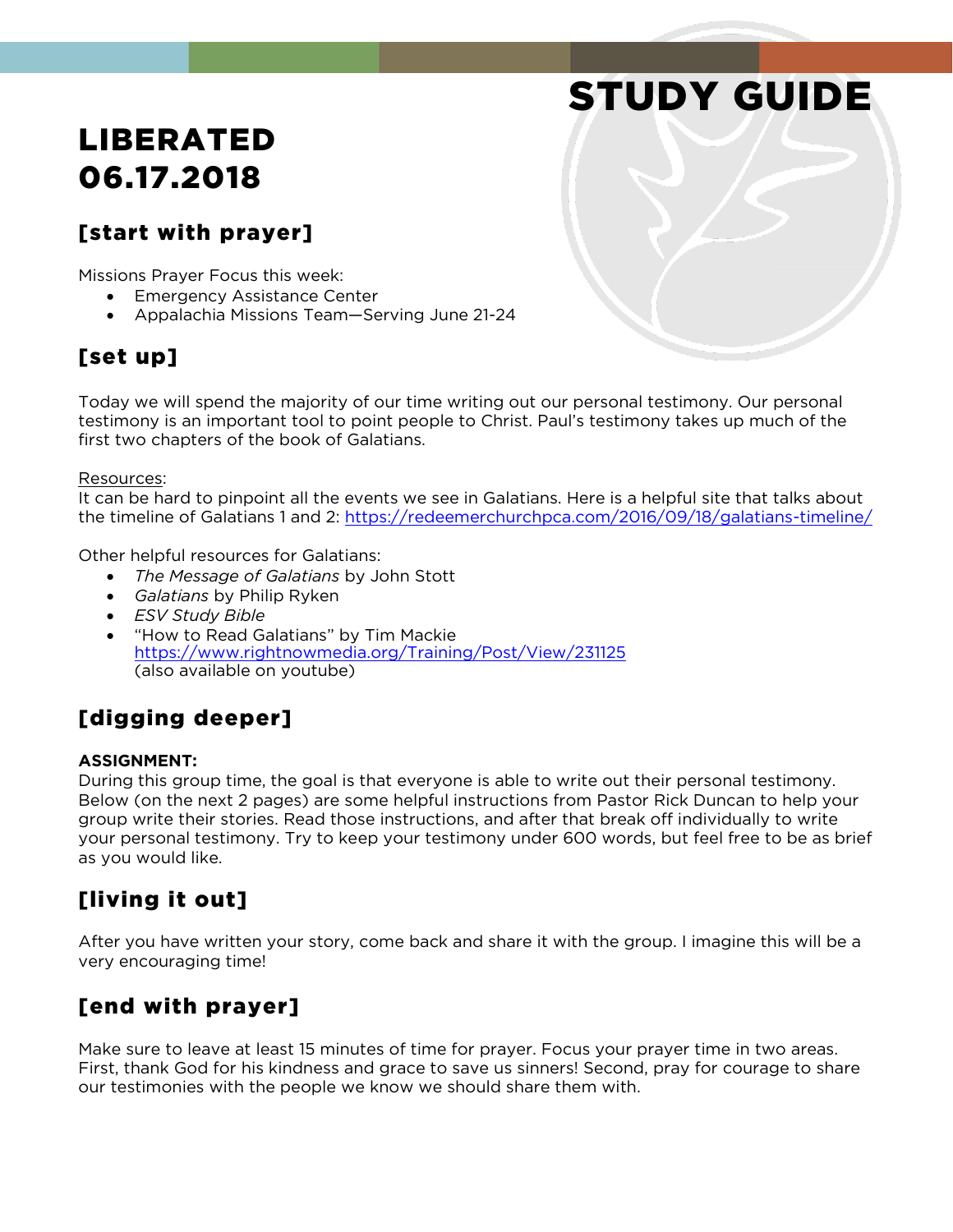### **Guidelines for Writing "Your Story"**

#### *What to Do:*

Ask God to give you wisdom. Make your story sound conversational, not academic or formal. Be warm and personal. Keep to a 3-minute limit. (That's about 650-700 words.) Be realistic, don't exaggerate.

#### *What Not to Do:*

Avoid statements that reflect negatively on any church organization. Avoid statements that reflect negatively on any individual. Avoid religious-sounding words, denominations, or church names. Avoid speaking writing in a preachy manner. Say, "I" and "me," not "you." Avoid using vague terms like "joyful," "peaceful," or "changed" without explaining them. Avoid using religious terms like "saved," "sin," or "convicted" without explaining them. Avoid communicating that all your struggles and problems have now ended.

### *Writing Style:*

Begin with an attention-getting sentence or incident. Be positive, accurate and specific – sharing a few key details will help arouse interest. Simplify – reduce the "clutter." Mention a limited number of people and details. Use Bible verses directly related to your experience. But do not use the references. For example, say, "One of Jesus' disciples said..." rather than writing "1 John 5:11-13 says..." Write things just as you would share with someone one-on-one.

Remember: Effective communication is brief, to the point, and clear. Sharing your story should not take more than 3 minutes. All right, now you're ready to write! Just answer the following questions:

### **Before Christ: Who were you before you met Jesus?**

Many people's actions spring out of their unsatisfied deep inner needs. What were one or two of your unsatisfied deep inner needs before you came to know Jesus? What were your attitudes, needs, and problems before you received Christ?Examples: "I was seeking for…" "My life revolved around..." "I gained happiness and security from..." "My life was missing...." "My attitude was..." "My life was filled with problems I could not solve..." (Use an example from your personal life here. For instance, did your security come from money, your relationships, etc? Remember, avoid being overly sensational.)

Non-Christians are usually trying to satisfy their deep inner needs through unsatisfactory solutions. What unsatisfactory solutions did you use to attempt to meet those deep inner needs?

How did trying to meet your deep inner needs this way disappoint you? How was your life unfulfilling? How did you come to realize this? What were you struggling with (if anything) just before you received Christ?

### **Receiving Christ: How did Jesus change your life?**

This part of your personal testimony is where you come to the transition in your life, where God's work begins to become evident in you. Remember to follow the same guidelines as before.

Describe the circumstances that caused you to consider Christ as the solution to your deep inner needs. When and how did you first hear about and truly understand the story about Jesus? What were your struggles just before you received Christ?